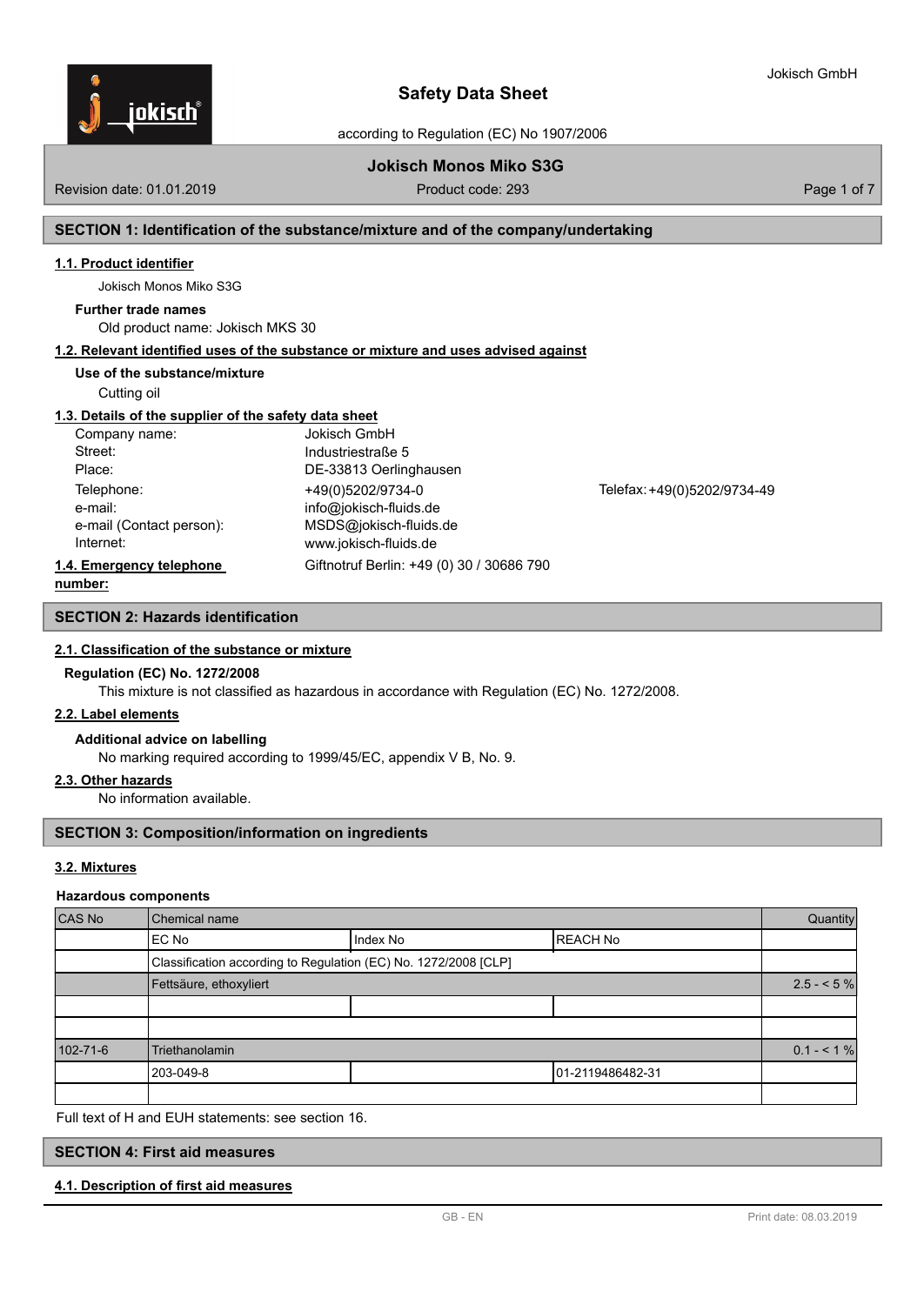

according to Regulation (EC) No 1907/2006

# **Jokisch Monos Miko S3G**

Revision date: 01.01.2019 **Product code: 293** Product code: 293 **Page 2 of 7** Page 2 of 7

# **General information**

Seek medical attention if problems persist. No administration in cases of unconsiousness or cramps.

# **After inhalation**

Move victim to fresh air. Put victim at rest and keep warm.

## **After contact with skin**

Remove contaminated, saturated clothing immediately. After contact with skin, wash immediately with plenty of water and soap.

#### **After contact with eyes**

In case of contact with eyes, rinse immediately with plenty of flowing water for 10 to 15 minutes holding eyelids apart. Consult an ophthalmologist.

#### **After ingestion**

Do NOT induce vomiting. In case of swallowing, keep the patient at rest and contact a doctor.

#### **4.2. Most important symptoms and effects, both acute and delayed**

No information available.

# **4.3. Indication of any immediate medical attention and special treatment needed**

Treat symptomatically

#### **SECTION 5: Firefighting measures**

#### **5.1. Extinguishing media**

#### **Suitable extinguishing media**

Water fog. Extinguishing powder. Carbon dioxide. Foam.

### **Unsuitable extinguishing media**

High power water jet.

#### **5.2. Special hazards arising from the substance or mixture**

In case of fire may be liberated: Carbon dioxide (CO2). Carbon monoxide Nitrogen oxides (NOx).

# **5.3. Advice for firefighters**

In case of fire: Wear self-contained breathing apparatus.

#### **SECTION 6: Accidental release measures**

#### **6.1. Personal precautions, protective equipment and emergency procedures**

# See protective measures under point 7 and 8.

#### **6.2. Environmental precautions**

Do not allow to enter into surface water or drains. Prevent spread over a wide area (e.g. by containment or oil barriers).

### **6.3. Methods and material for containment and cleaning up**

Absorb with liquid-binding material (e.g. sand, diatomaceous earth, acid- or universal binding agents). Large quantities remove mechanically Clean contaminated articles and floor according to the environmental legislation. Clean with detergents. Avoid solvent cleaners.

#### **6.4. Reference to other sections**

Disposal: see section 13

# **SECTION 7: Handling and storage**

# **7.1. Precautions for safe handling**

**Advice on safe handling**

Avoid oil mist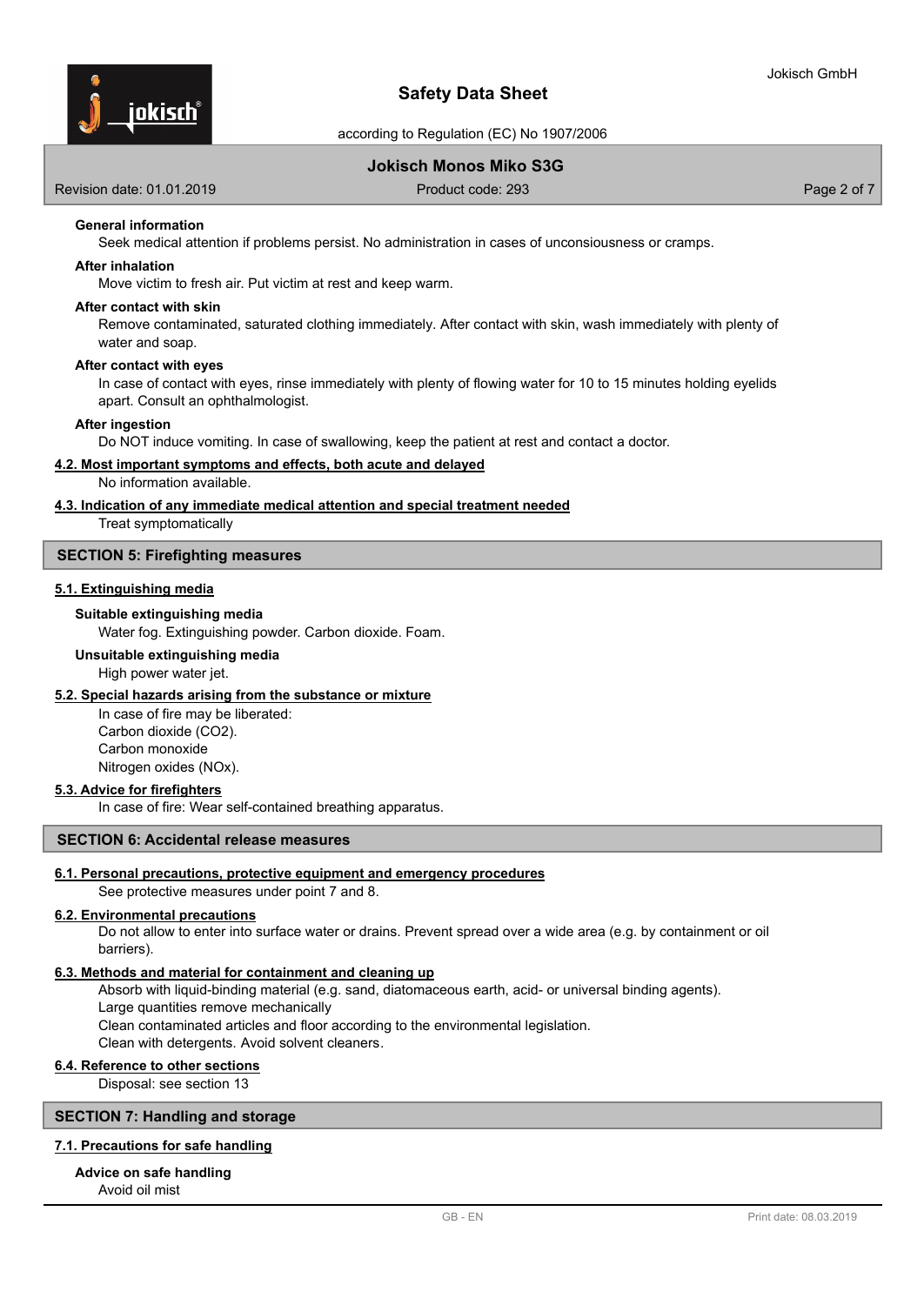

according to Regulation (EC) No 1907/2006

# **Jokisch Monos Miko S3G**

Revision date: 01.01.2019 **Product code: 293** Product code: 293 **Page 3 of 7** Page 3 of 7

Use only in well-ventilated areas. Dicrect contact with skins avoid. When using do not eat, drink or smoke.

### Prevent access by unauthorised personnel. **Advice on protection against fire and explosion**

# **Further information on handling**

High slip hazard because of leaking or spilled product.

# **7.2. Conditions for safe storage, including any incompatibilities**

#### **Requirements for storage rooms and vessels**

Keep the packing dry and well sealed to prevent contamination and absorbtion of humidity. Recommended storage temperature: 5-40 °C

# **Advice on storage compatibility**

Keep away from food, drink and animal feedingstuffs. Do not store with strong oxidizing agents. Maximum period of storage (time): 3 Years

# **7.3. Specific end use(s)**

No information available.

## **SECTION 8: Exposure controls/personal protection**

# **8.1. Control parameters**

### **Exposure limits (EH40)**

| CAS No  | Substance                      | ppm | mg/m <sup>3</sup> | fibres/ml | Category      | Origin |
|---------|--------------------------------|-----|-------------------|-----------|---------------|--------|
| 57-55-6 | Propane-1,2-diol, particulates |     | 10 <sup>1</sup>   |           | TWA (8 h)     | WEL    |
|         |                                |     |                   |           | STEL (15 min) | WEL    |

#### **Additional advice on limit values**

Exposure limit values: no restriction.

# **8.2. Exposure controls**

#### **Protective and hygiene measures**

Use personal protection equipment as per Directive 89/686/EEC.

#### **Eye/face protection**

Use glasses or face shield if there is a risk of splashing.

#### **Hand protection**

Protect skin by using skin protective cream. Wear protective gloves if advisable under safety aspects.

Wash hands before breaks and after work.

Gloves of appropriate material (i.e. nitrilic rubber, specification: penetration time: level 6, >480 min., thickness 0,9-1 mm; CE-certified acc. EN 374 cat III)

### **Skin protection**

Chemical resistant safety shoes. Take off immediately all contaminated clothing. Thorough skin-cleansing after handling the product. Set out skin protection guidelines.

### **SECTION 9: Physical and chemical properties**

# **9.1. Information on basic physical and chemical properties**

| Physical state: | liauid         |
|-----------------|----------------|
| Colour:         | light yellow   |
| Odour:          | characteristic |

**Test method**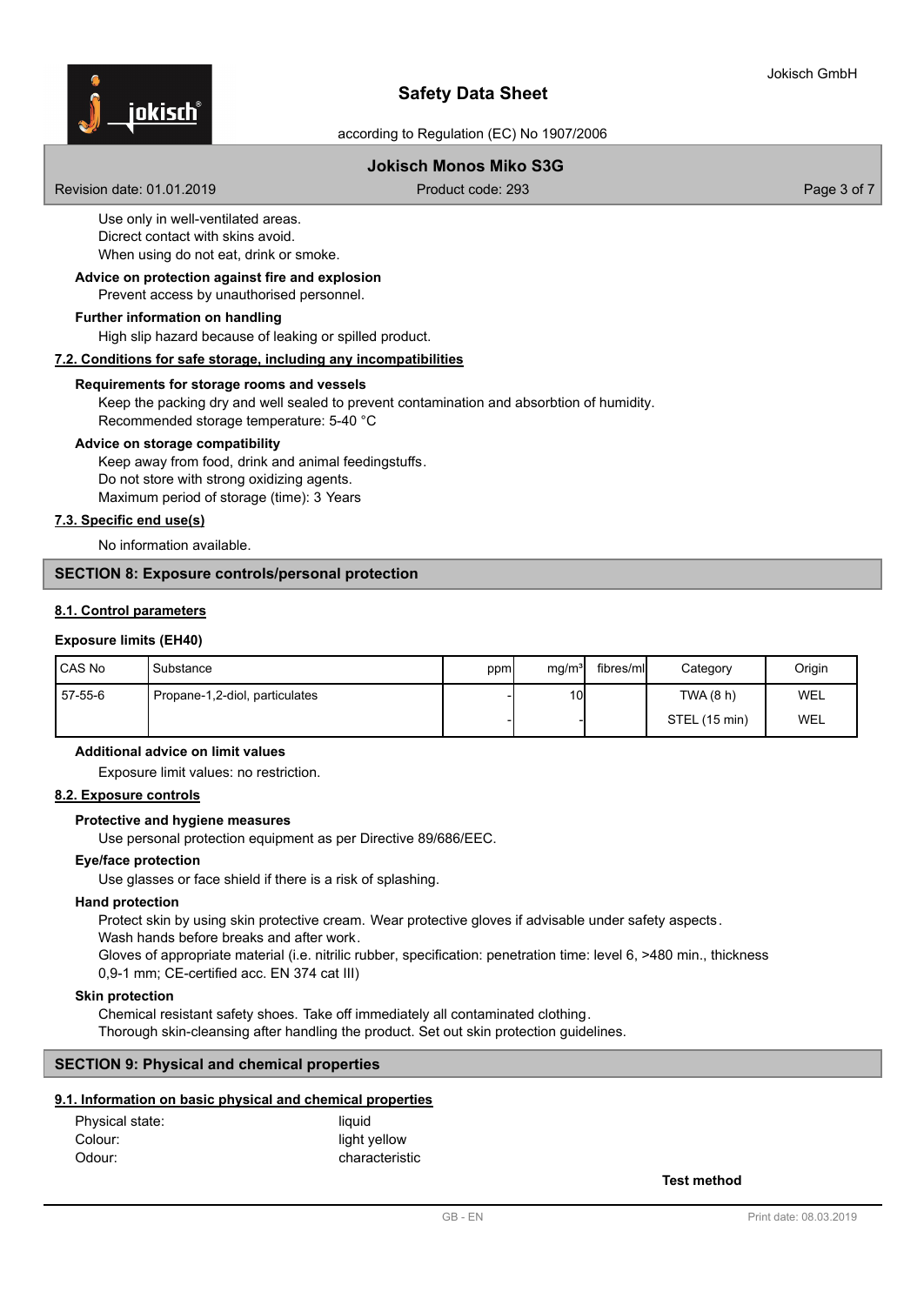

# according to Regulation (EC) No 1907/2006

| <b>Jokisch Monos Miko S3G</b>                  |                   |                                     |  |  |
|------------------------------------------------|-------------------|-------------------------------------|--|--|
| Revision date: 01.01.2019                      | Product code: 293 | Page 4 of 7                         |  |  |
| pH-Value (at 20 $^{\circ}$ C):                 | 8,5               |                                     |  |  |
| Changes in the physical state                  |                   |                                     |  |  |
| Initial boiling point and boiling range:       | not determined    |                                     |  |  |
| Flash point:                                   |                   | >180 °C DIN ISO 2592                |  |  |
| Lower explosion limits:                        | not determined    |                                     |  |  |
| Upper explosion limits:                        | not determined    |                                     |  |  |
| Ignition temperature:                          | not determined    |                                     |  |  |
| Vapour pressure:                               | not determined    |                                     |  |  |
| Density (at 20 $^{\circ}$ C):                  |                   | 1,01 g/cm <sup>3</sup> EN ISO 12185 |  |  |
| Viscosity / kinematic:<br>(at 40 $^{\circ}$ C) |                   | 8,4 mm <sup>2</sup> /s DIN 51562    |  |  |

## **9.2. Other information**

No information available.

# **SECTION 10: Stability and reactivity**

### **10.1. Reactivity**

No known hazardous reactions.

# **10.3. Possibility of hazardous reactions**

No hazardous reaction when handled and stored according to provisions.

# **10.4. Conditions to avoid**

# Protect against: heat.

# **10.5. Incompatible materials**

The following must be prevented: Oxidizing agents, strong. acid.

# **10.6. Hazardous decomposition products**

Hazardous decomposition products: none

# **SECTION 11: Toxicological information**

# **11.1. Information on toxicological effects**

### **Acute toxicity**

| CAS No         | Chemical name          |                           |        |                |        |        |
|----------------|------------------------|---------------------------|--------|----------------|--------|--------|
|                | Exposure route         | <b>Dose</b>               |        | Species        | Source | Method |
|                | Fettsäure, ethoxyliert |                           |        |                |        |        |
|                | oral                   | LD <sub>50</sub><br>mg/kg | >2000  | <b>RAT</b>     |        |        |
| $102 - 71 - 6$ | Triethanolamin         |                           |        |                |        |        |
|                | oral                   | ILD50<br>mg/kg            | 5530   | <b>RAT</b>     |        |        |
|                | dermal                 | LD50<br>mg/kg             | > 2000 | <b>IRABBIT</b> |        |        |

# **Irritation and corrosivity**

Irritant effect on the eye: none Irritant effect on the skin: none

# **Additional information on tests**

No risks worthy of mention. Practical experience. The statement is derived from the properties of the single components.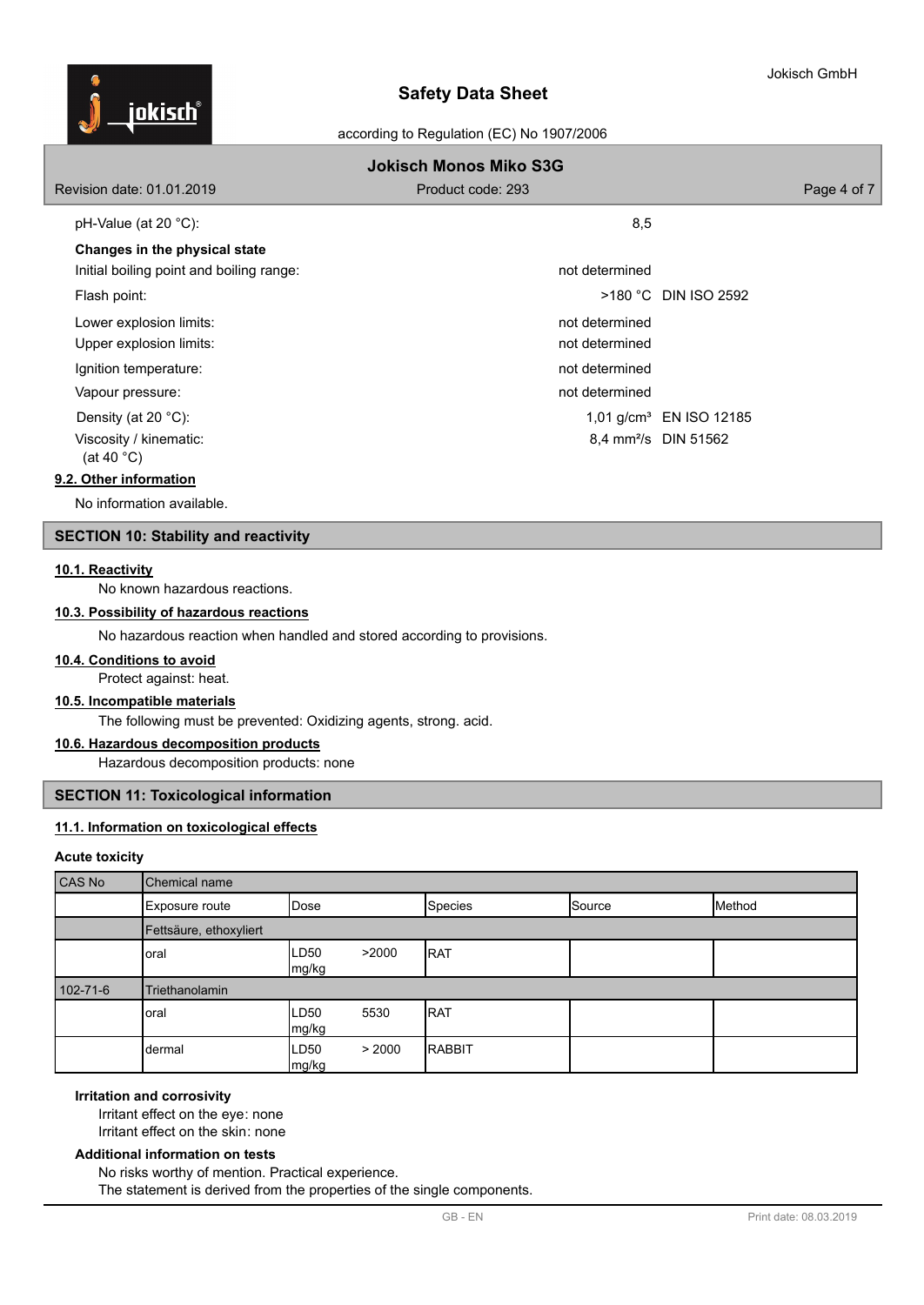

according to Regulation (EC) No 1907/2006

# **Jokisch Monos Miko S3G**

Revision date: 01.01.2019 **Product code: 293** Product code: 293 **Page 5 of 7** Page 5 of 7

The classification was undertaken in accordance with the calculation method governed by the Preparations Directive (1999/45/EC).

# **SECTION 12: Ecological information**

#### **12.1. Toxicity**

| CAS No         | Chemical name            |              |         |  |                          |                |        |
|----------------|--------------------------|--------------|---------|--|--------------------------|----------------|--------|
|                | Aquatic toxicity         | Dose         |         |  | [h]   [d] Species        | Source         | Method |
|                | Fettsäure, ethoxyliert   |              |         |  |                          |                |        |
|                | Acute fish toxicity      | LC50         | 86 mg/l |  | 96 h Goldorfe            | DIN 38412 T.15 |        |
| $102 - 71 - 6$ | <b>Triethanolamin</b>    |              |         |  |                          |                |        |
|                | Acute fish toxicity      | LC50<br>mg/l | 11800   |  | 96 h Pimephales Promelas |                |        |
|                | Acute crustacea toxicity | EC50<br>mg/l | 2038    |  | 48 hlGroßer Wasserfloh   | l24h           |        |

# **12.2. Persistence and degradability**

| <b>CAS No</b> | <b>Chemical name</b>       |       |    |        |
|---------------|----------------------------|-------|----|--------|
|               | <b>Method</b>              | Value |    | Source |
|               | Evaluation                 |       |    |        |
|               | Fettsäure, ethoxyliert     |       |    |        |
|               | <b>OECD 301 E</b>          | 95%   | 28 |        |
|               | leicht biologisch abbaubar |       |    |        |

# **12.3. Bioaccumulative potential**

#### **Partition coefficient n-octanol/water**

| <b>CAS No</b>                | <b>I</b> Chemical name<br>____                                    | Log<br>Pow<br>___ |
|------------------------------|-------------------------------------------------------------------|-------------------|
| $102 -$<br>$74^\circ$<br>-10 | Triethanolamin<br>the contract of the contract of the contract of | ה ה<br>−∠,ບພ      |

#### **12.4. Mobility in soil**

in delivery condition: liquid

#### **12.5. Results of PBT and vPvB assessment**

The components in this formulation do not meet the criteria for classification as PBT or vPvB.

#### **12.6. Other adverse effects**

Avoid release to the environment.

# **SECTION 13: Disposal considerations**

# **13.1. Waste treatment methods**

### **Advice on disposal**

Dispose of waste according to applicable legislation. Collect in closed containers for disposal. Dispose of contents/container to an appropriate recycling or disposal facility.

#### **Waste disposal number of waste from residues/unused products**

120109 WASTES FROM SHAPING AND PHYSICAL AND MECHANICAL SURFACE TREATMENT OF METALS AND PLASTICS; wastes from shaping and physical and mechanical surface treatment of metals and plastics; machining emulsions and solutions free of halogens; hazardous waste

#### **Waste disposal number of used product**

WASTES FROM SHAPING AND PHYSICAL AND MECHANICAL SURFACE TREATMENT OF METALS AND PLASTICS; wastes from shaping and physical and mechanical surface treatment of metals and plastics; machining emulsions and solutions free of halogens; hazardous waste 120109

# **Waste disposal number of contaminated packaging**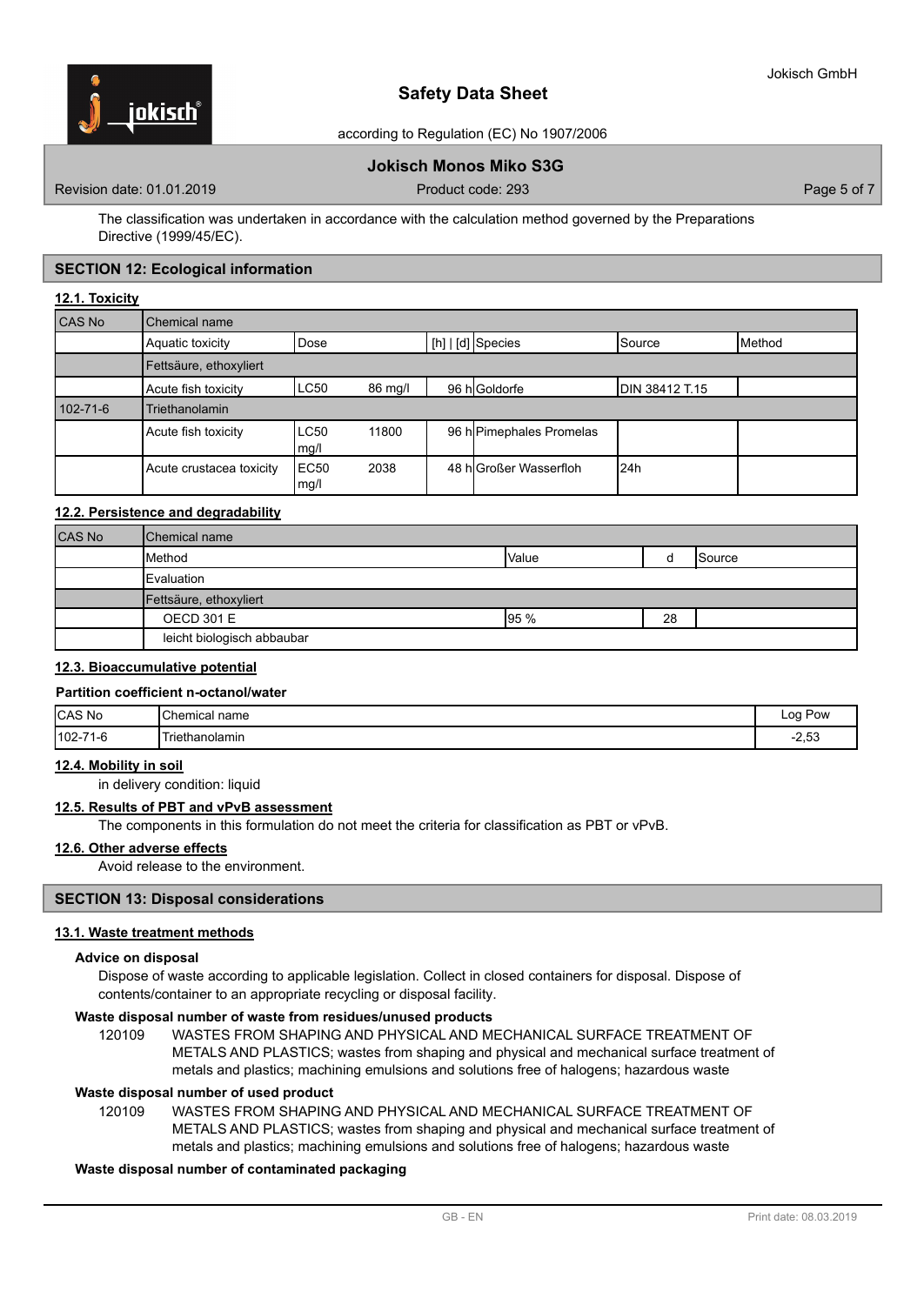

according to Regulation (EC) No 1907/2006

# **Jokisch Monos Miko S3G**

Revision date: 01.01.2019 **Product code: 293** Product code: 293 **Page 6 of 7** Page 6 of 7

WASTES FROM SHAPING AND PHYSICAL AND MECHANICAL SURFACE TREATMENT OF METALS AND PLASTICS; wastes from shaping and physical and mechanical surface treatment of metals and plastics; machining emulsions and solutions free of halogens; hazardous waste 120109

# **SECTION 14: Transport information**

# **Land transport (ADR/RID)**

| 14.1. UN number:                                                         | No dangerous good in sense of these transport regulations.                                                     |
|--------------------------------------------------------------------------|----------------------------------------------------------------------------------------------------------------|
| 14.2. UN proper shipping name:                                           | No dangerous good in sense of these transport regulations.                                                     |
| 14.3. Transport hazard class(es):                                        | No dangerous good in sense of these transport regulations.                                                     |
| 14.4. Packing group:                                                     | No dangerous good in sense of these transport regulations.                                                     |
| <b>Inland waterways transport (ADN)</b>                                  |                                                                                                                |
| 14.1. UN number:                                                         | No dangerous good in sense of these transport regulations.                                                     |
| 14.2. UN proper shipping name:                                           | No dangerous good in sense of these transport regulations.                                                     |
| 14.3. Transport hazard class(es):                                        | No dangerous good in sense of these transport regulations.                                                     |
| 14.4. Packing group:                                                     | No dangerous good in sense of these transport regulations.                                                     |
| <b>Marine transport (IMDG)</b>                                           |                                                                                                                |
| 14.1. UN number:                                                         | No dangerous good in sense of these transport regulations.                                                     |
| 14.2. UN proper shipping name:                                           | No dangerous good in sense of these transport regulations.                                                     |
| 14.3. Transport hazard class(es):                                        | No dangerous good in sense of these transport regulations.                                                     |
| 14.4. Packing group:                                                     |                                                                                                                |
| Air transport (ICAO-TI/IATA-DGR)                                         |                                                                                                                |
| 14.1. UN number:                                                         | No dangerous good in sense of these transport regulations.                                                     |
| 14.2. UN proper shipping name:                                           | No dangerous good in sense of these transport regulations.                                                     |
| 14.3. Transport hazard class(es):                                        | No dangerous good in sense of these transport regulations.                                                     |
| 14.4. Packing group:                                                     |                                                                                                                |
| 14.5. Environmental hazards                                              |                                                                                                                |
| ENVIRONMENTALLY HAZARDOUS:                                               | no                                                                                                             |
| 14.6. Special precautions for user                                       |                                                                                                                |
| Personal protection equipment: see section 8                             |                                                                                                                |
| 14.7. Transport in bulk according to Annex II of Marpol and the IBC Code |                                                                                                                |
| not applicable                                                           |                                                                                                                |
| <b>SECTION 15: Regulatory information</b>                                |                                                                                                                |
|                                                                          | 15.1. Safety, health and environmental regulations/legislation specific for the substance or mixture           |
| EU regulatory information                                                |                                                                                                                |
| 2010/75/EU (VOC):                                                        | < 1.0 %                                                                                                        |
| 2004/42/EC (VOC):                                                        | $< 1,0\%$                                                                                                      |
|                                                                          |                                                                                                                |
| <b>Additional information</b>                                            | According to EC directives or the corresponding national regulations the product does not have to be labelled. |
| National regulatory information                                          |                                                                                                                |
| Employment restrictions:                                                 | Observe restrictions to employment for juvenils according to the 'juvenile                                     |
|                                                                          | work protection guideline' (94/33/EC). Observe employment restrictions                                         |

under the Maternity Protection Directive (92/85/EEC) for expectant or